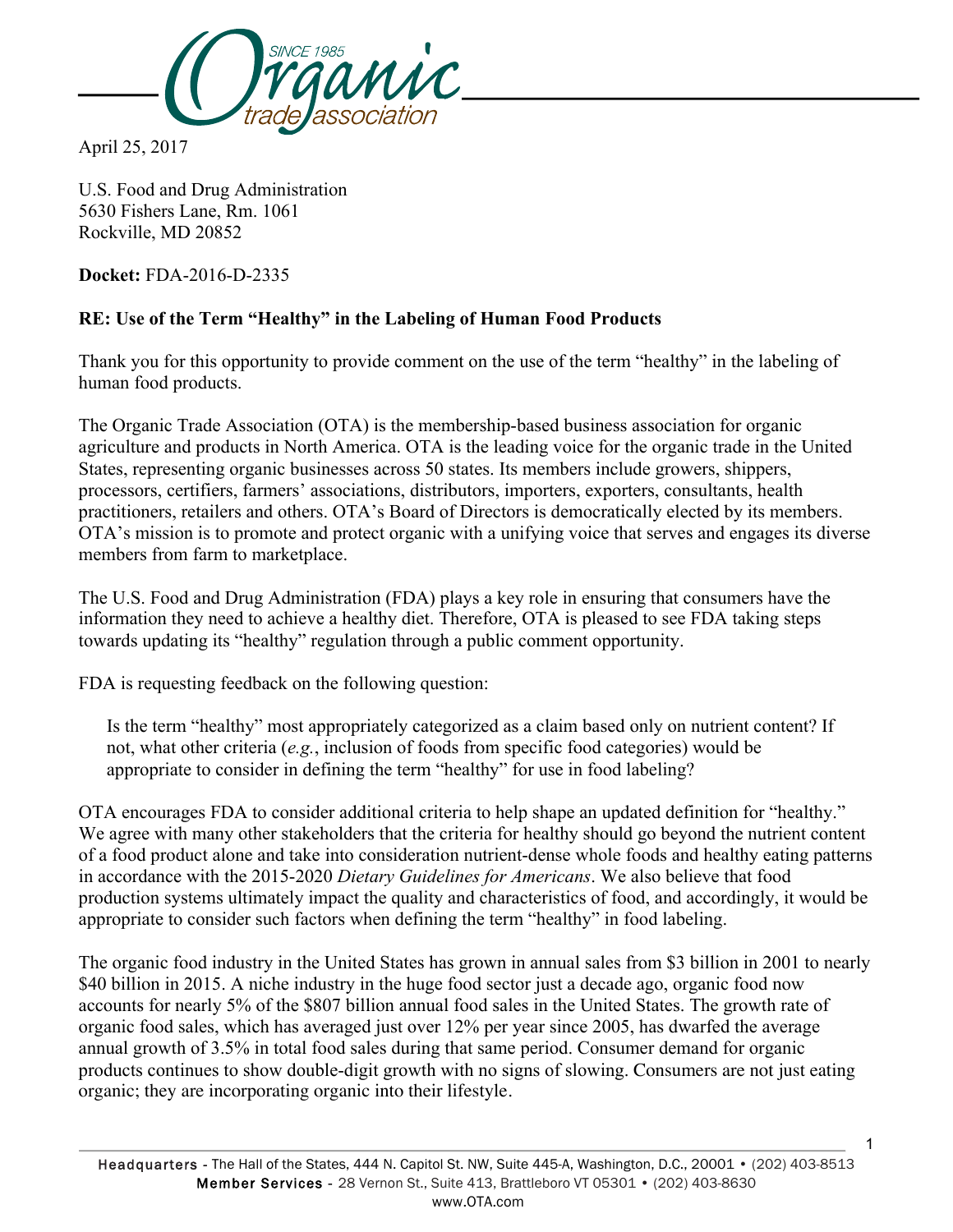

-

While the potential health benefits of organic food are not specifically raised as a question in FDA's notice for public comment, OTA believes it will become increasingly important to consider such criteria in future discussions, especially as the demand for organic grows and more scientific research on the attributes of organic food production becomes available.

For example, a broad, recent study<sup>1</sup> published in the *British Journal of Nutrition* found that organic produce has up to 69% higher antioxidant levels than their conventional counterparts. Studies have also shown that organic production of dairy and meat results in a more nutritious fatty acid profile than their conventional counterparts. Last year, two papers were published showing that organic milk<sup>2</sup> and meat<sup>3</sup> contain about 50% higher levels of beneficial omega-3 fatty acids than conventionally produced products. They also show that organic meat had lower concentrations of two saturated fats, and that organic milk and dairy products contain 40% more of the heart-healthy conjugated linoleic acid (CLA) than their conventional counterparts. Despite marginally lower iodine levels, organic milk had several beneficial increases in nutritional minerals and antioxidants, such as higher concentrations of iron, vitamin E, selenium, and carotenoids

A growing body of research also provides evidence that avoiding pesticide residues in your diet is critical for reducing health risks. Significantly, in 2010, the President's Cancer Panel, originally established by law in 1971 when the National Cancer Act was signed by President Richard Nixon, produced a report<sup>4</sup> with advice on ways to reduce environmental cancer risk. The panel, appointed by President George W. Bush, found that "[e]xposure to pesticides can be decreased by choosing, to the extent possible, food grown without pesticides or chemical fertilizers…. Similarly, exposure to antibiotics, growth hormones, and toxic run-off from livestock feed lots can be minimized by eating free-range meat raised without these medications." These attributes describe required practices in USDA certified organic agricultural production.

Emerging research continues to show the role that production practices – particularly organic practices – play in ultimate nutritional outcomes and human health. At the same time, American consumers are increasingly interested in the benefits of organic food production systems and how their consumption habits affect human health. As a result, they seek guidance on complicated decisions regarding the confluence between diet, nutrition, and food production practices.

<sup>1</sup> Barański, M., et al., *Higher antioxidant and lower cadmium concentrations and lower incidence of pesticide residues in organically grown crops: a systematic literature review and meta-analyses.* British Journal of Nutrition, 2014. **112**(5): p. 794-811.

<sup>2</sup> Srednicka-Tober, D., et al., *Composition differences between organic and conventional meat: a systematic literature review and meta-analysis.* Br J Nutr, 2016. **115**(6): p. 994-1011.

<sup>3</sup> Średnicka-Tober, D., et al., *Higher PUFA and n-3 PUFA, conjugated linoleic acid, α-tocopherol and iron, but lower iodine and selenium concentrations in organic milk: a systematic literature review and meta- and redundancy analyses.* British Journal of Nutrition, 2016. **115**(6): p. 1043-1060.

<sup>4</sup> "Reducing Environmental Cancer Risk: What We Can Do Now," submitted to President Obama by Dr. LaSalle Leffall Jr., an oncologist and professor of surgery at Howard University, and Dr. Margaret L. Kripke, an immunologist at the M.D. Anderson Cancer Center in Houston.